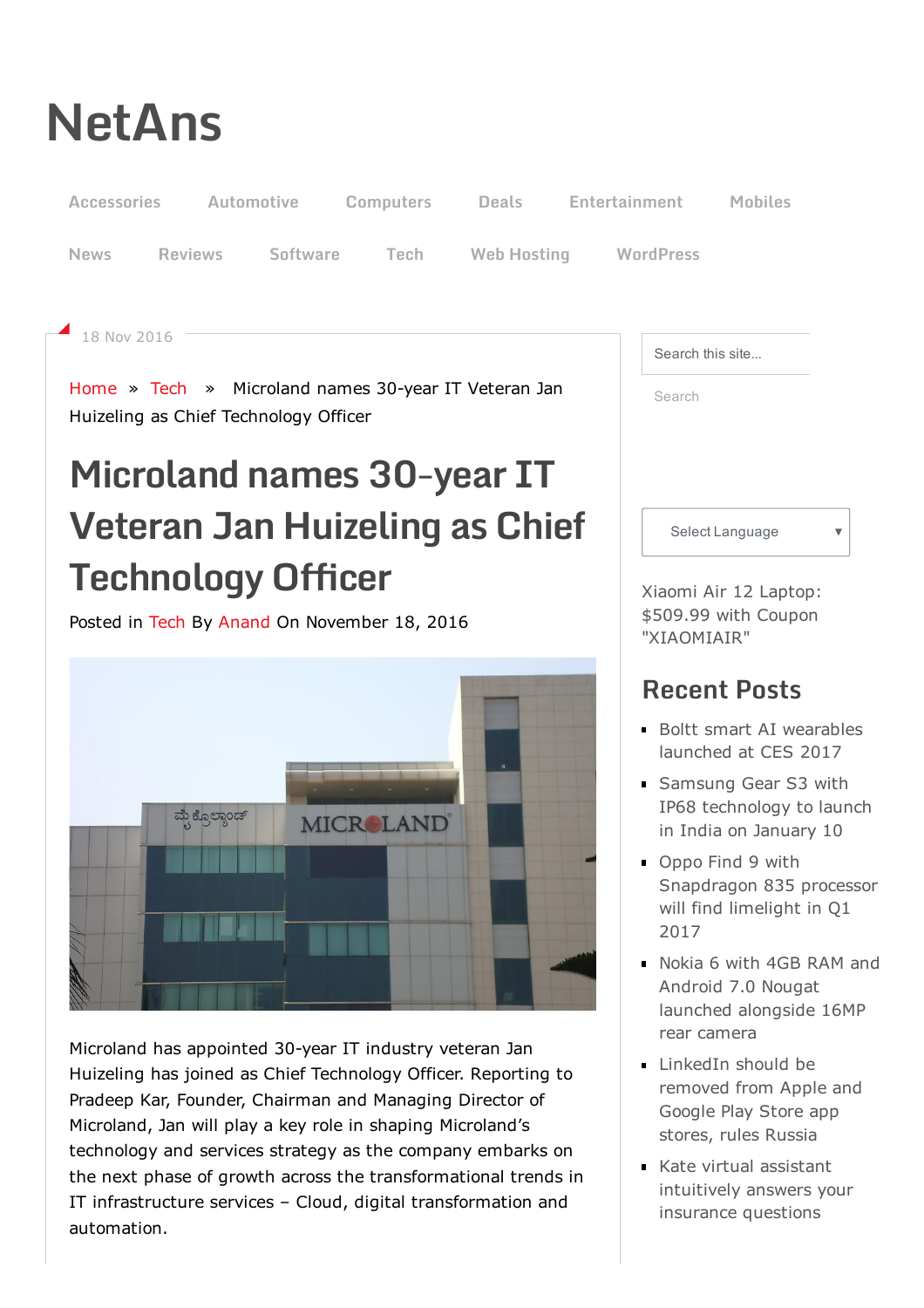As CTO of Microland, Jan will provide the technology leadership and guide the company's technology direction, drive innovation projects, incubate emerging technologies, evangelize next-gen IT infrastructure services.

Commenting on the appointment, Pradeep Kar, Founder, Chairman and Managing Director, Microland Limited disclosed that Jan is a technologist at heart and has a global track record of leveraging technological solutions and services to drive business value.



Jan Huizeling, Newly Appointed CTO, Microland (PRNewsFoto/Microland)

As we continue to shape our global technology agenda at Microland, Jan's leadership and understanding of end-user

- Roobo unveils [PuddingBeanQ](http://netans.com/2017/01/08/roobo-puddingbeanq-ces2017/) AI companion robot for kids at CES 2017
- Vodafone [SuperHour](http://netans.com/2017/01/08/vodafone-superhour-pack/) offers unlimited 4G and 3G data pack for Rs 16 per hour
- Samsung Galaxy Tab S3 with model number SM-T825 gets WiFi Alliance [certification](http://netans.com/2017/01/07/samsung-galaxy-tab-s3-wifi/)
- Synaptics Multi-Factor Fingerprint and Facial Recognition System launched at CES 2017

## Please follow & like us :) Get new posts by email: Enter your email

**Subscribe**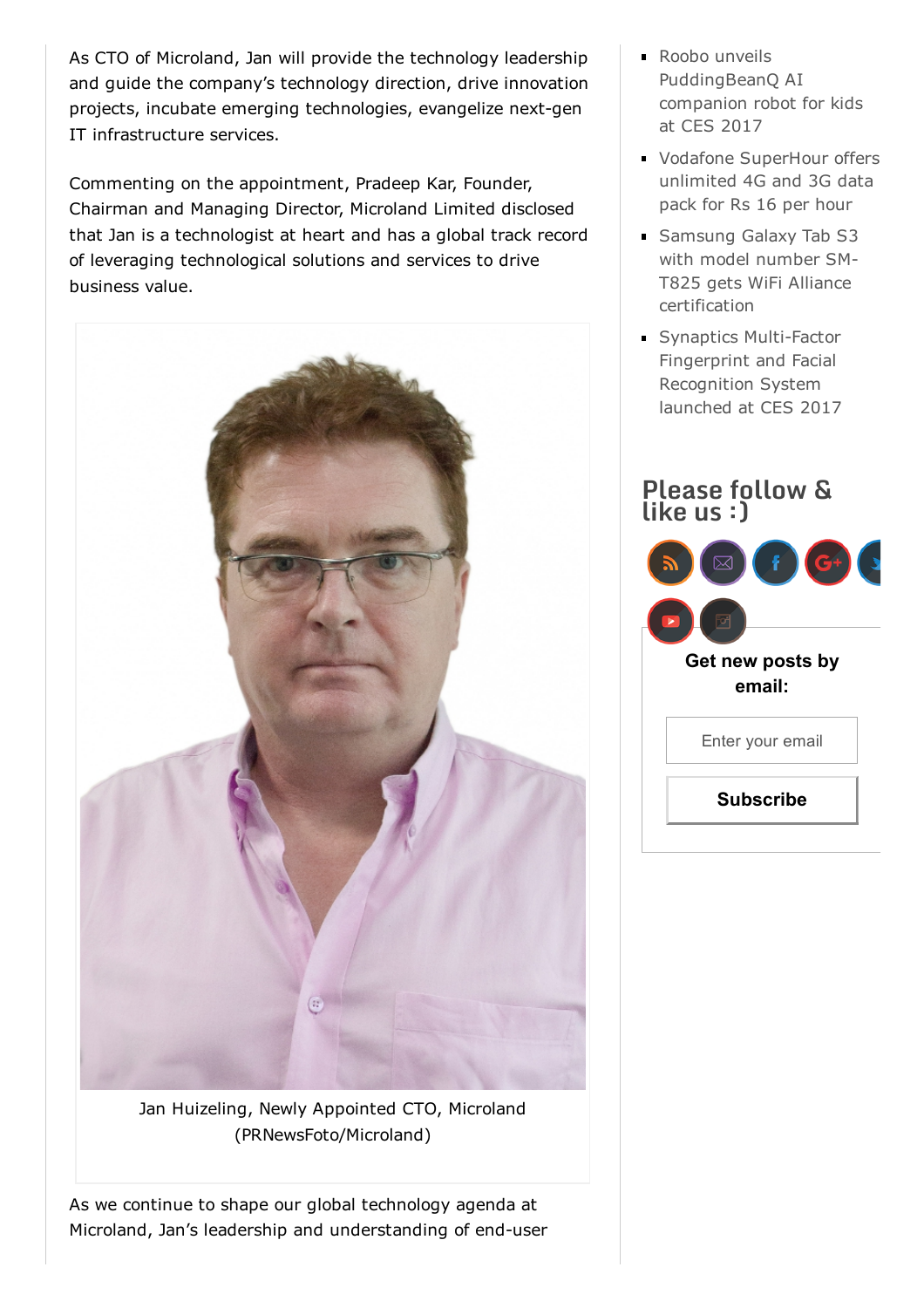organisations will enable us to bring innovative solutions and services for global customers. I am pleased to welcome Jan to Microland, added Kar.

"

*Technology Infrastructure services is in a period of rapid evolution towards radically more agile, scalable and usercentric computing. Microland is a next generation IT and Cloud Services Company and is well positioned in the center of this transformation with core capabilities across cloud and datacenter, networks and security. I am excited to join Microland and help shape its next phase of innovation and growth – Jan Huizeling*

Jan comes with over 30 years of technology leadership experience, enabling large organizations through their technology and business growth. Prior to joining Microland, Jan was the Global Chief Information Officer, Global Cloud Xchange (part of Reliance Communications) where he spent 8 years based in London and India.

Jan was also the Global Head of Product Development for Global Enterprise Business across data, voice and datacenter portfolios, where he led a large team of engineers and supported revenues of \$1.5 billion per annum.

Earlier, Jan worked as a Supply Chains Solutions Director and CIO at large international transport and logistics companies which included TNT Logistics-Europe, GE Capital Logistics/Penske-Netherlands/USA, Prologis and Christian Salvesen plc, UK.

Il Views: 62

Tags: Jan [Huizeling](http://netans.com/tag/jan-huizeling/), [Microland,](http://netans.com/tag/microland/) [Pradeep](http://netans.com/tag/pradeep-kar/) Kar

## About Author



#### **NetAns**

NetAns provides coverage of latest news, gadgets, technology, Windows and reviews including other related content. Anand (Founder NetAns) was a 9 times Microsoft Most Valuable

Professional (MVP) and currently part of MVP Reconnect program. He is also part of the prestigious ASPInsider program. He also maintains a software related blog in addition to an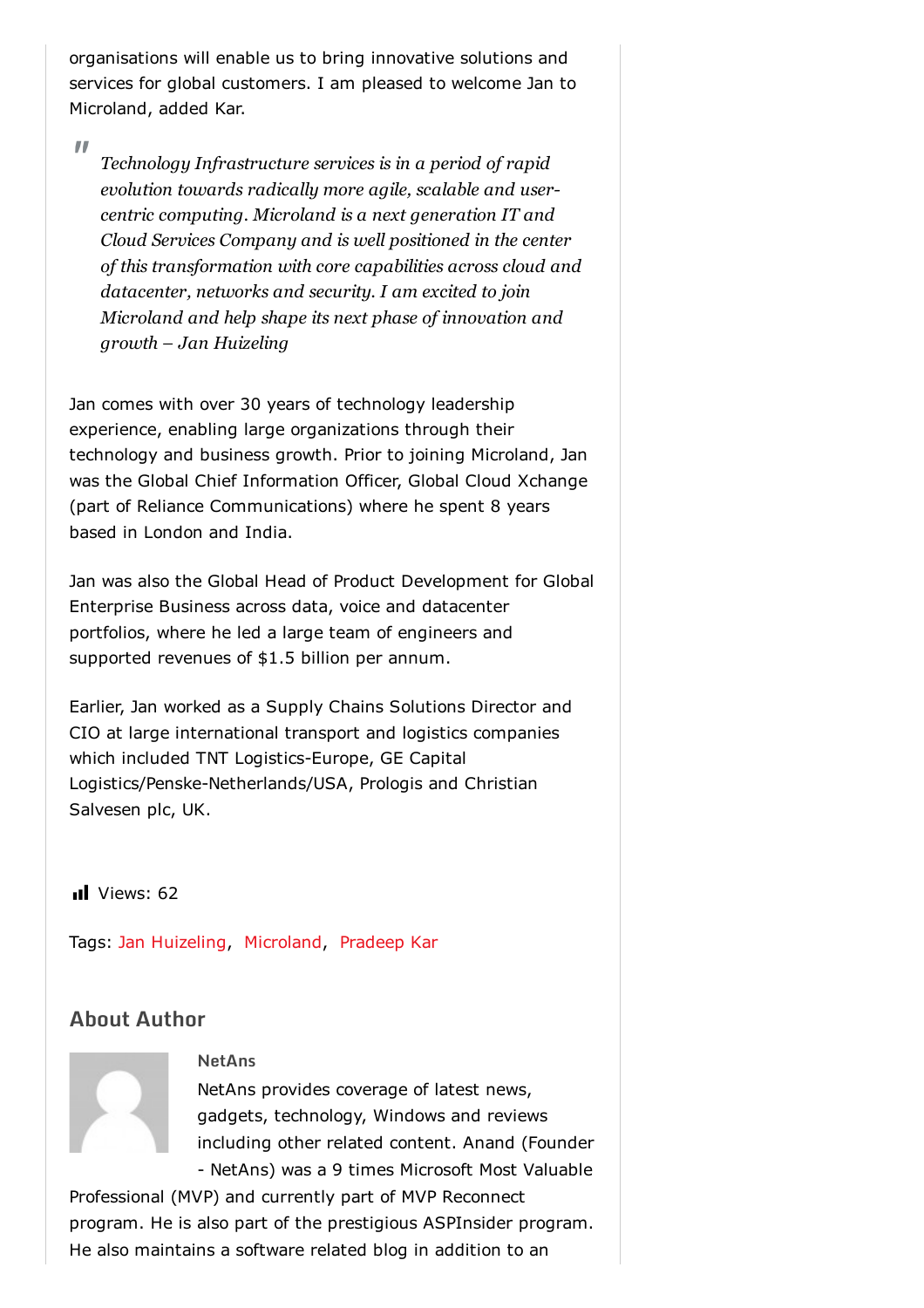### exclusive blog related to Technology - NetAns. Anand can be reached at admin@netans.com

## Related Posts



SECO presents a new [embedded](http://netans.com/2016/11/10/seco-embedded-panel/) panel with 10.1 inch LCD display



Black Friday deal: Original Xiaomi Mi Band 2 at [unbeatable](http://netans.com/2016/11/24/black-friday-xiaomi-mi-band-2/) price



LG G5 gets better with [Android](http://netans.com/2016/12/04/lg-g5-android-nougat/) 7.0 Nougat in Europe and Brazil

### Leave a Reply

#### Comment

#### Name

#### Email

Post Comment